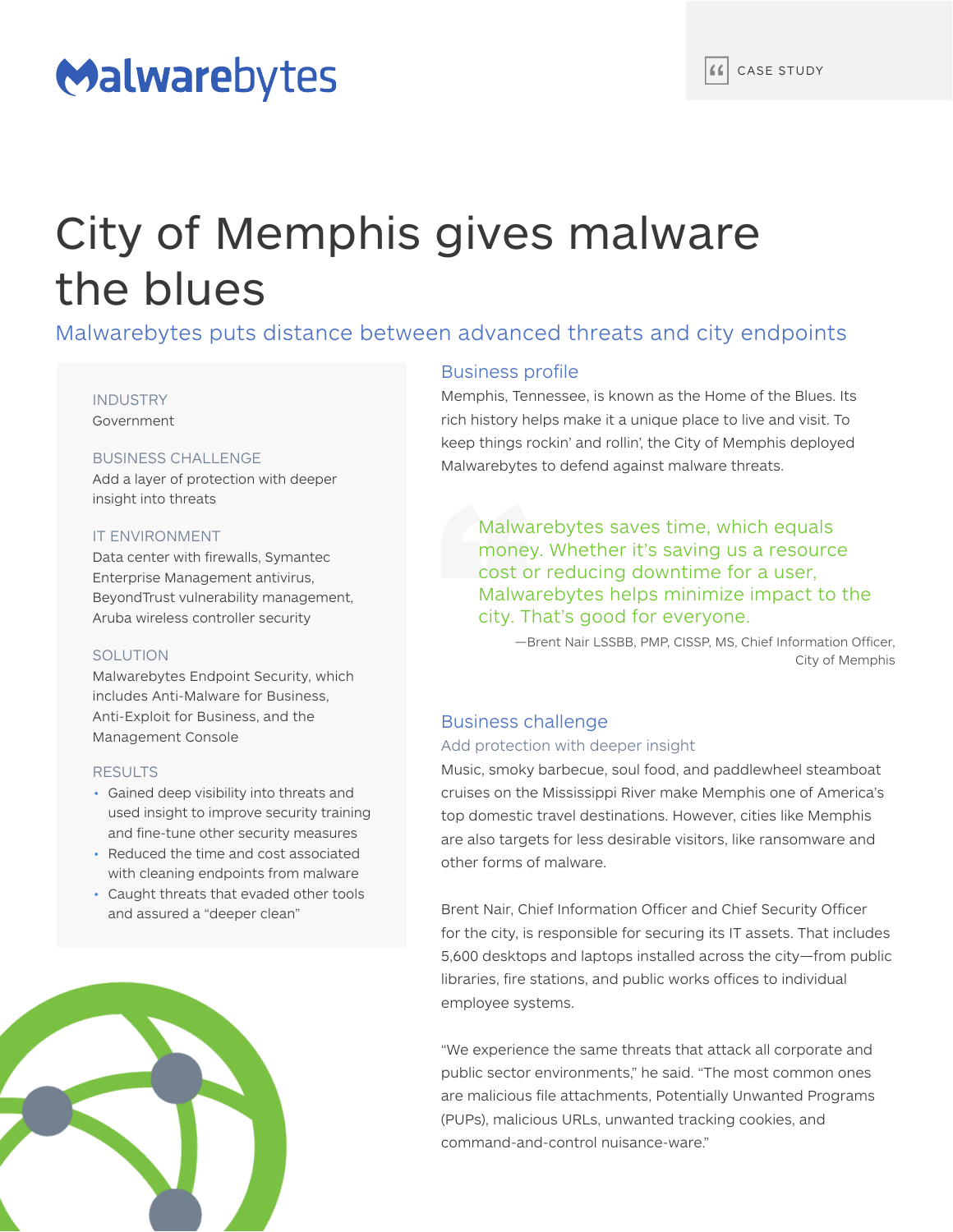The IT team received daily infection reports from its antivirus program, which quarantined the threats it found. To investigate, a technician had to drive to the machine's location. If a machine had a deeper level of infection, he would run another scan with the antivirus tool until the machine was clean. However, the antivirus didn't always find nuisance-ware and command-andcontrol malware. If the team thought that malware persisted, they sent their findings to the antivirus vendor or re-imaged the machine.

"We needed another layer of defense in our arsenal," said Nair. "I wanted a tool that was effective against zero-day attacks and exploits with central management capabilities and the ability to do a deep clean on nuisance-ware."

## The solution: Malwarebytes Endpoint Security

The team researched potential solutions and chose Malwarebytes because it met all of their requirements. It could be deployed on mobile endpoints. It could be installed on a USB drive for cleaning machines on location. And it provided the Malwarebytes Management Console for configuring and managing endpoints centrally.

"Malwarebytes is a great product, which is why we moved forward with it," said Nair. "Since we deployed it, we're able to clean up exploits and malware faster and more easily than ever before."

The City of Memphis chose Malwarebytes Endpoint Security, which provides a powerful multi-layered defense engineered to defeat the latest, most dangerous malware, including ransomware. It includes Malwarebytes Anti-Malware for Business, Anti-Exploit for Business, and the Management Console in one comprehensive solution. Anti-Malware for Business detects and eliminates zerohour malware, Trojans, worms, rootkits, adware, and spyware in real time. Anti-Exploit for Business adds four additional layers of protection. Ransomware, such

as Cryptolocker, is typically distributed using phishing campaigns or compromised websites. By combining antiexploit and anti-malware capabilities, Malwarebytes helps protect against threats and prevents malicious payloads from being delivered.

### Visibility into endpoint health

Now the City of Memphis has much more visibility into its endpoints and their health status. When exploits or ransomware show up, they have nowhere to hide.

"It's not a matter of 'if' these threats show up," said Nair. "It's 'when.' Malwarebytes gives us empirical data that's useful in a lot of ways."

Deep visibility and data from Malwarebytes helps enhance the city's information security training program. For example, the team now can see what happens when users click on a specific URL. With that insight, they can tailor security tweets and other employee messages to provide specific information. They also can fine-tune other security devices that limit users' abilities to go certain websites.

## Getting deep-down protection

Even though the city is a public entity and the majority of its information is public, certain assets—such as employee data—are not. When threats evaded the antivirus solution, there was only so much the team could do remotely to remediate. With Malwarebytes, they have another tool to get more detail and protect assets more strategically.

"Malwarebytes is an integral part of our tool kit," said Nair. "It helps clean up some of those things that still slip through—the Internet dirt that other tools can't reach."

#### Saving time, reducing cost

With the Management Console, the IT team now has the reach to view and manage Malwarebytes on endpoints